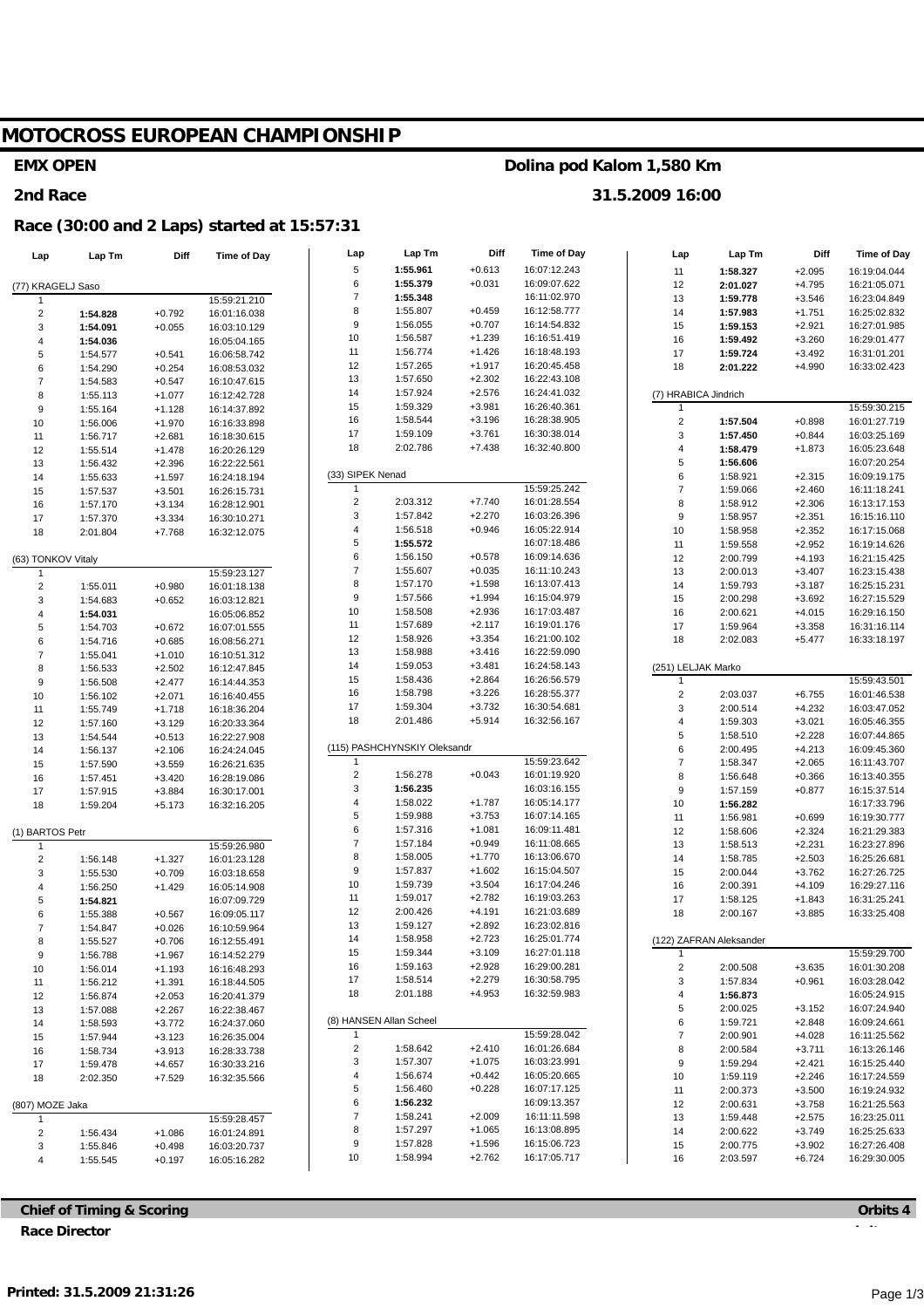# MOTOCROSS EUROPEAN CHAMPIONSHIP

#### **EMX OPEN**

#### 2nd Race

#### Race (30:00 and 2 Laps) started at 15:57:31

| Lap                  | Lap Tm                      | Diff                 | Time of Day                  | Lap                     | Lap Tm                      | Diff                  | <b>Time of Day</b>           | Lap              | Lap Tm                | Diff                 | <b>Time of Day</b>           |
|----------------------|-----------------------------|----------------------|------------------------------|-------------------------|-----------------------------|-----------------------|------------------------------|------------------|-----------------------|----------------------|------------------------------|
| 17                   | 2:01.425                    | $+4.552$             | 16:31:31.430                 | 3                       | 2:02.364                    | $+2.793$              | 16:03:46.424                 | $\boldsymbol{9}$ | 2:00.455              | $+1.588$             | 16:15:57.539                 |
| 18                   | 2:03.118                    | $+6.245$             | 16:33:34.548                 | 4                       | 2:00.796                    | $+1.225$              | 16:05:47.220                 | 10               | 2:01.411              | $+2.544$             | 16:17:58.950                 |
|                      |                             |                      |                              | 5                       | 2:00.308                    | $+0.737$              | 16:07:47.528                 | 11               | 2:03.916              | $+5.049$             | 16:20:02.866                 |
|                      | (35) HIRSCHMUGL Mario       |                      |                              | 6                       | 1:59.918                    | $+0.347$              | 16:09:47.446                 | 12               | 2:03.572              | $+4.705$             | 16:22:06.438                 |
| -1                   |                             |                      | 15:59:31.500                 | $\overline{\mathbf{7}}$ | 2:01.687                    | $+2.116$              | 16:11:49.133                 | 13               | 2:02.967              | $+4.100$             | 16:24:09.405                 |
| $\sqrt{2}$           | 2:00.509                    | $+1.987$             | 16:01:32.009                 | 8                       | 2:00.689                    | $+1.118$              | 16:13:49.822                 | 14               | 2:01.045              | $+2.178$             | 16:26:10.450                 |
| 3                    | 1:58.522                    |                      | 16:03:30.531                 | 9                       | 1:59.571                    |                       | 16:15:49.393                 | 15               | 2:04.875              | $+6.008$             | 16:28:15.325                 |
| 4                    | 1:58.954                    | $+0.432$             | 16:05:29.485                 | 10                      | 2:02.449                    | $+2.878$              | 16:17:51.842                 | 16               | 2:04.376              | $+5.509$             | 16:30:19.701                 |
| 5                    | 1:59.091                    | $+0.569$             | 16:07:28.576                 | 11                      | 2:00.598                    | $+1.027$              | 16:19:52.440                 | 17               | 2:04.039              | $+5.172$             | 16:32:23.740                 |
| 6                    | 1:58.807                    | $+0.285$             | 16:09:27.383                 | 12                      | 2:01.701                    | $+2.130$              | 16:21:54.141                 |                  |                       |                      |                              |
| $\boldsymbol{7}$     | 1:59.406                    | $+0.884$             | 16:11:26.789                 | 13                      | 2:00.546                    | $+0.975$              | 16:23:54.687                 |                  | (28) BOZIC Danijel    |                      |                              |
| 8                    | 2:00.024                    | $+1.502$             | 16:13:26.813                 | 14                      | 2:00.478                    | $+0.907$              | 16:25:55.165                 | 1                |                       |                      | 15:59:33.875                 |
| 9                    | 1:59.249                    | $+0.727$             | 16:15:26.062                 | 15                      | 2:00.656                    | $+1.085$<br>$+2.167$  | 16:27:55.821                 | $\overline{c}$   | 2:01.733              | $+0.551$             | 16:01:35.608                 |
| 10                   | 1:59.165                    | $+0.643$             | 16:17:25.227                 | 16<br>17                | 2:01.738<br>2:01.689        | $+2.118$              | 16:29:57.559<br>16:31:59.248 | 3                | 2:01.831              | $+0.649$             | 16:03:37.439                 |
| 11                   | 2:00.824                    | $+2.302$             | 16:19:26.051                 | 18                      | 2:01.845                    | $+2.274$              | 16:34:01.093                 | $\overline{4}$   | 2:02.713              | $+1.531$             | 16:05:40.152                 |
| 12                   | 2:00.976                    | $+2.454$             | 16:21:27.027                 |                         |                             |                       |                              | 5<br>6           | 2:02.778<br>2:01.905  | $+1.596$<br>$+0.723$ | 16:07:42.930                 |
| 13                   | 2:02.725                    | $+4.203$             | 16:23:29.752                 | (501) MULEC Toni        |                             |                       |                              | $\overline{7}$   | 2:03.741              | $+2.559$             | 16:09:44.835<br>16:11:48.576 |
| 14                   | 2:02.323                    | $+3.801$             | 16:25:32.075                 | 1                       |                             |                       | 15:59:43.017                 | 8                | 2:04.241              | $+3.059$             | 16:13:52.817                 |
| 15                   | 2:01.306<br>2:00.803        | $+2.784$             | 16:27:33.381                 | $\mathbf 2$             | 2:03.440                    | $+4.863$              | 16:01:46.457                 | 9                | 2:01.182              |                      | 16:15:53.999                 |
| 16<br>17             | 2:00.891                    | $+2.281$<br>$+2.369$ | 16:29:34.184<br>16:31:35.075 | 3                       | 2:15.920                    | $+17.343$             | 16:04:02.377                 | 10               | 2:05.398              | $+4.216$             | 16:17:59.397                 |
| 18                   | 2:03.963                    | $+5.441$             | 16:33:39.038                 | 4                       | 2:00.290                    | $+1.713$              | 16:06:02.667                 | 11               | 2:02.468              | $+1.286$             | 16:20:01.865                 |
|                      |                             |                      |                              | 5                       | 1:58.955                    | $+0.378$              | 16:08:01.622                 | 12               | 2:04.077              | $+2.895$             | 16:22:05.942                 |
| (32) LOVAKOVIC Mirko |                             |                      |                              | 6                       | 1:59.674                    | $+1.097$              | 16:10:01.296                 | 13               | 2:03.480              | $+2.298$             | 16:24:09.422                 |
| $\overline{1}$       |                             |                      | 15:59:38.443                 | $\overline{7}$          | 1:58.577                    |                       | 16:11:59.873                 | 14               | 2:04.084              | $+2.902$             | 16:26:13.506                 |
| $\overline{c}$       | 2:02.276                    | $+4.058$             | 16:01:40.719                 | 8                       | 2:00.137                    | $+1.560$              | 16:14:00.010                 | 15               | 2:05.256              | $+4.074$             | 16:28:18.762                 |
| 3                    | 2:00.820                    | $+2.602$             | 16:03:41.539                 | 9                       | 2:01.462                    | $+2.885$              | 16:16:01.472                 | 16               | 2:03.341              | $+2.159$             | 16:30:22.103                 |
| 4                    | 1:59.451                    | $+1.233$             | 16:05:40.990                 | 10                      | 2:01.977                    | $+3.400$              | 16:18:03.449                 | 17               | 2:04.392              | $+3.210$             | 16:32:26.495                 |
| 5                    | 2:02.981                    | $+4.763$             | 16:07:43.971                 | 11                      | 1:59.866                    | $+1.289$              | 16:20:03.315                 |                  |                       |                      |                              |
| 6                    | 2:01.861                    | $+3.643$             | 16:09:45.832                 | 12                      | 2:00.069                    | $+1.492$              | 16:22:03.384                 |                  | (208) TADIC Kristijan |                      |                              |
| $\overline{7}$       | 1:58.774                    | $+0.556$             | 16:11:44.606                 | 13                      | 1:59.516                    | $+0.939$              | 16:24:02.900                 | 1                |                       |                      | 15:59:39.531                 |
| 8                    | 1:58.249                    | $+0.031$             | 16:13:42.855                 | 14                      | 1:59.515                    | $+0.938$              | 16:26:02.415                 | $\sqrt{2}$       | 2:06.472              | $+5.492$             | 16:01:46.003                 |
| 9                    | 1:58.218                    |                      | 16:15:41.073                 | 15                      | 1:59.316                    | $+0.739$              | 16:28:01.731                 | 3                | 2:02.396              | $+1.416$             | 16:03:48.399                 |
| 10                   | 1:59.190                    | $+0.972$             | 16:17:40.263                 | 16                      | 2:00.018                    | $+1.441$              | 16:30:01.749                 | $\overline{4}$   | 2:01.324              | $+0.344$             | 16:05:49.723                 |
| 11                   | 1:59.025                    | $+0.807$             | 16:19:39.288                 | 17                      | 2:00.853                    | $+2.276$              | 16:32:02.602                 | 5                | 2:01.468              | $+0.488$             | 16:07:51.191                 |
| 12                   | 2:00.336                    | $+2.118$             | 16:21:39.624                 | 18                      | 2:00.520                    | $+1.943$              | 16:34:03.122                 | 6                | 2:00.980              |                      | 16:09:52.171                 |
| 13                   | 1:59.373                    | $+1.155$             | 16:23:38.997                 |                         |                             |                       |                              | $\overline{7}$   | 2:03.011              | $+2.031$             | 16:11:55.182                 |
| 14                   | 2:00.301                    | $+2.083$             | 16:25:39.298                 | (224) URBAS Theo        |                             |                       |                              | 8                | 2:03.529              | $+2.549$             | 16:13:58.711                 |
| 15                   | 2:00.689                    | $+2.471$             | 16:27:39.987                 | 1                       |                             |                       | 15:59:36.807                 | 9                | 2:02.676              | $+1.696$             | 16:16:01.387                 |
| 16                   | 2:01.305                    | $+3.087$             | 16:29:41.292                 | $\mathbf 2$             | 2:01.622                    | $+2.398$              | 16:01:38.429                 | 10               | 2:04.369              | $+3.389$             | 16:18:05.756                 |
| 17                   | 2:01.567                    | $+3.349$             | 16:31:42.859                 | 3                       | 1:59.224                    |                       | 16:03:37.653                 | 11               | 2:02.993              | $+2.013$             | 16:20:08.749                 |
| 18                   | 2:06.179                    | $+7.961$             | 16:33:49.038                 | 4<br>5                  | 2:00.894<br>2:15.111        | $+1.670$<br>$+15.887$ | 16:05:38.547<br>16:07:53.658 | 12               | 2:03.539              | $+2.559$             | 16:22:12.288                 |
|                      |                             |                      |                              | 6                       | 1:59.716                    | $+0.492$              | 16:09:53.374                 | 13               | 2:03.497              | $+2.517$             | 16:24:15.785                 |
| (29) SMREKAR Damjan  |                             |                      |                              | $\overline{\mathbf{7}}$ | 2:01.403                    | $+2.179$              | 16:11:54.777                 | 14<br>15         | 2:04.350<br>2:04.675  | $+3.370$<br>$+3.695$ | 16:26:20.135<br>16:28:24.810 |
| -1                   |                             |                      | 15:59:42.204<br>16:01:47.197 | 8                       | 2:00.079                    | $+0.855$              | 16:13:54.856                 | 16               | 2:02.983              | $+2.003$             | 16:30:27.793                 |
| $\overline{2}$<br>3  | 2:04.993<br>2:01.491        | $+6.256$<br>$+2.754$ | 16:03:48.688                 | 9                       | 2:00.345                    | $+1.121$              | 16:15:55.201                 | 17               | 2:03.621              | $+2.641$             | 16:32:31.414                 |
| 4                    | 2:05.451                    | $+6.714$             | 16:05:54.139                 | 10                      | 2:02.995                    | $+3.771$              | 16:17:58.196                 |                  |                       |                      |                              |
| 5                    | 1:58.737                    |                      | 16:07:52.876                 | 11                      | 2:01.288                    | $+2.064$              | 16:19:59.484                 |                  | (142) KOSCAK Borut    |                      |                              |
|                      | 1:59.537                    | $+0.800$             | 16:09:52.413                 | 12                      | 2:00.971                    | $+1.747$              | 16:22:00.455                 |                  |                       |                      | 15:59:36.449                 |
| 7                    | 1:59.260                    | $+0.523$             | 16:11:51.673                 | 13                      | 2:00.325                    | $+1.101$              | 16:24:00.780                 | $\overline{2}$   | 2:03.896              | $+2.852$             | 16:01:40.345                 |
| 8                    | 1:59.045                    | $+0.308$             | 16:13:50.718                 | 14                      | 2:00.435                    | $+1.211$              | 16:26:01.215                 | 3                | 2:02.995              | $+1.951$             | 16:03:43.340                 |
| 9                    | 1:59.146                    | $+0.409$             | 16:15:49.864                 | 15                      | 2:00.943                    | $+1.719$              | 16:28:02.158                 | 4                | 2:02.549              | $+1.505$             | 16:05:45.889                 |
| 10                   | 1:59.792                    | $+1.055$             | 16:17:49.656                 | 16                      | 2:01.528                    | $+2.304$              | 16:30:03.686                 | 5                | 2:03.091              | $+2.047$             | 16:07:48.980                 |
| 11                   | 1:59.452                    | $+0.715$             | 16:19:49.108                 | 17                      | 2:00.840                    | $+1.616$              | 16:32:04.526                 | 6                | 2:01.044              |                      | 16:09:50.024                 |
| 12                   | 2:01.001                    | $+2.264$             | 16:21:50.109                 | 18                      | 2:05.338                    | $+6.114$              | 16:34:09.864                 | $\overline{7}$   | 2:01.526              | $+0.482$             | 16:11:51.550                 |
| 13                   | 2:00.063                    | $+1.326$             | 16:23:50.172                 |                         |                             |                       |                              | 8                | 2:02.823              | $+1.779$             | 16:13:54.373                 |
| 14                   | 1:59.743                    | $+1.006$             | 16:25:49.915                 |                         | (38) RADUTA Adrian Valentin |                       |                              | 9                | 2:05.957              | $+4.913$             | 16:16:00.330                 |
| 15                   | 1:59.807                    | $+1.070$             | 16:27:49.722                 |                         |                             |                       | 15:59:38.884                 | 10               | 2:04.094              | $+3.050$             | 16:18:04.424                 |
| 16                   | 2:00.580                    | $+1.843$             | 16:29:50.302                 | 2                       | 2:05.459                    | $+6.592$              | 16:01:44.343                 | 11               | 2:03.384              | $+2.340$             | 16:20:07.808                 |
| 17                   | 2:00.959                    | $+2.222$             | 16:31:51.261                 | 3                       | 2:10.100                    | $+11.233$             | 16:03:54.443                 | 12               | 2:03.902              | $+2.858$             | 16:22:11.710                 |
| 18                   | 2:03.876                    | $+5.139$             | 16:33:55.137                 | 4                       | 1:58.867                    |                       | 16:05:53.310                 | 13               | 2:05.432              | $+4.388$             | 16:24:17.142                 |
|                      |                             |                      |                              | 5                       | 2:01.520                    | $+2.653$              | 16:07:54.830                 | 14               | 2:06.073              | $+5.029$             | 16:26:23.215                 |
|                      | (21) BRUCHART SANCHEZ Ramon |                      |                              | 6                       | 2:00.044                    | $+1.177$              | 16:09:54.874                 | 15               | 2:03.094              | $+2.050$             | 16:28:26.309                 |
| $\mathbf{1}$         |                             |                      | 15:59:40.185                 | $\boldsymbol{7}$        | 2:00.596                    | $+1.729$              | 16:11:55.470                 | 16               | 2:03.645              | $+2.601$             | 16:30:29.954                 |
| $\overline{c}$       | 2:03.875                    | $+4.304$             | 16:01:44.060                 | 8                       | 2:01.614                    | $+2.747$              | 16:13:57.084                 | 17               | 2:08.728              | $+7.684$             | 16:32:38.682                 |

Dolina pod Kalom 1,580 Km

31.5.2009 16:00

**Chief of Timing & Scoring Race Director** 

Orbits 4